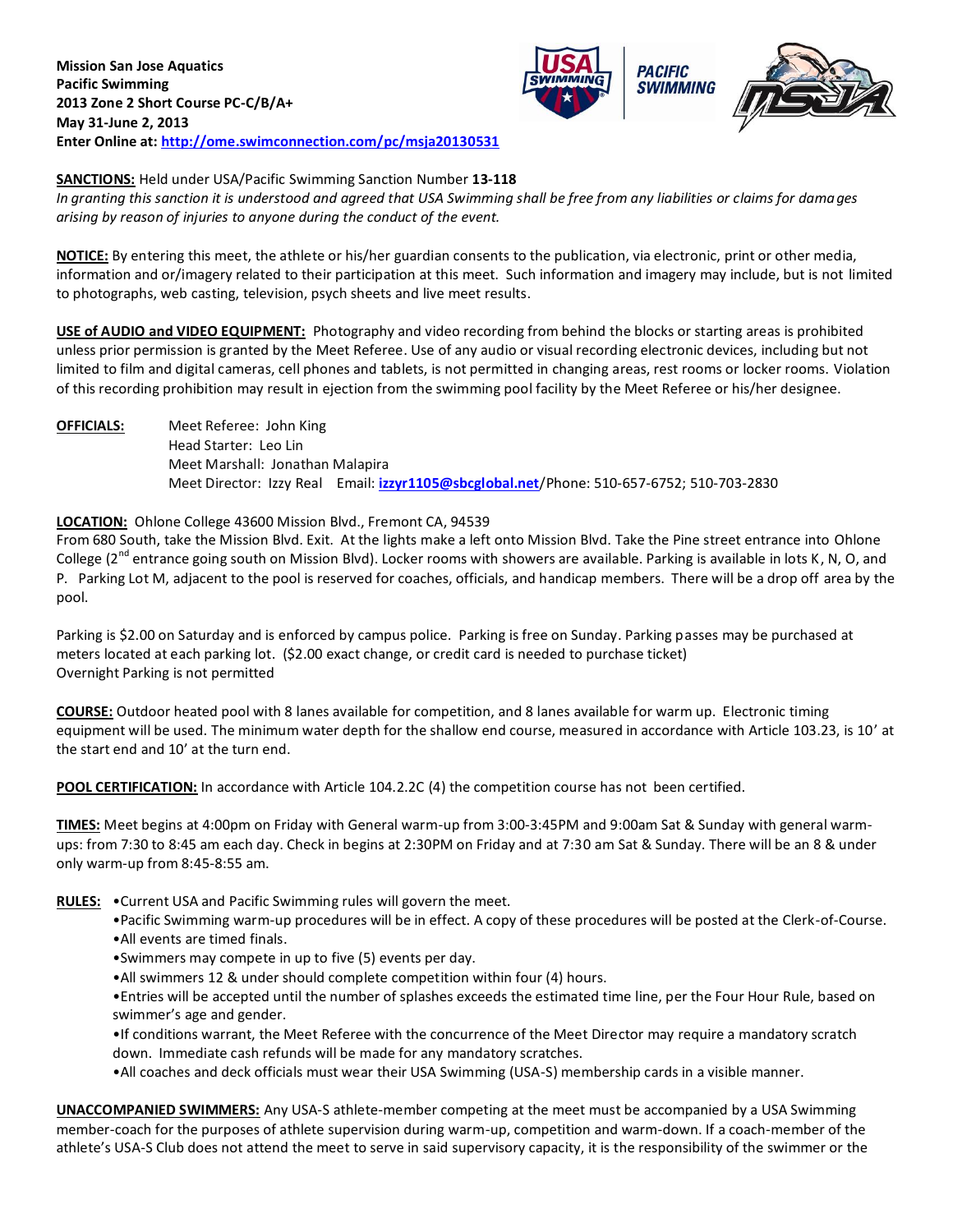swimmer's legal guardian to arrange for supervision by a USA-S member-coach. The Meet Director or Meet Referee may assist the swimmer in making arrangements for such supervision; however, it is recommended that such arrangements be made in advance of the meet by the athlete's USA-S Club Member-Coach.

**RACING STARTS:** Swimmers must be certified by a USA-S member-coach, as being proficient in performing a racing start, or must start the race in the water. It is the responsibility of the swimmer or the swimmer's legal guardian to ensure compliance with this requirement.

**RESTRICTIONS: •**Smoking and the use of other tobacco products is prohibited on the pool deck, in locker rooms, in spectator

seating or standing areas and in all areas used by swimmers during the meet and during warm-up periods.

•Sale and use of alcoholic beverages is prohibited in all areas of the meet venue.

•No propane containers, other than provided for the snack bar, are allowed in any areas of the meet venue. No electric or propane heaters allowed.

•No pets allowed in all areas of the meet venue.

•No glass containers allowed in all areas of the meet venue.

•Team areas are located on lawn, stands and areas around the competition pool. Limited areas for coaches are next to the pool.

•Shelters must be adequately fastened to the ground, or in some way restrained from becoming airborne.

• Except where venue facilities require otherwise, changing into or out of swimsuits other than in locker rooms or other designated areas is not appropriate and is strongly discouraged.

**ELIGIBILITY:** •Swimmers must be current members of USA Swimming and enter their name and registration number on the meet entry card as shown on their Registration Card. If this is not done, it may be difficult to match the swimmer with the registration and times database. All swimmers registration will be checked against the SWIMS database and if a swimmer is not found to be registered, the Meet Director shall accept the registration at the meet. A \$10 surcharge will be added to the regular registration fee. Duplicate registrations will be refunded by mail.

•Swimmers in the "A" Division must have met at least the listed "PC-A" time standard. Swimmers in the "B" Division must have met at least the listed "PC-B" time standard. All entry times slower than the listed "PC-B" time standard will be in the "C" Division.

•Entry times submitted for this meet will be checked against a computer database and may be changed in accordance with Pacific Swimming Entry Time Verification Procedures.

•"No Time" entries will be accepted.

•Disabled swimmers are welcome to attend this meet and should contact the Meet Director or Meet Referee regarding

special accommodations on entry times and seeding per Pacific Swimming Policy.

•The swimmer's age will be the age of the swimmer on the first day of the meet.

**ENTRY PRIORITY:** Zone 2 entries postmarked or entered online by 11:59pm on Monday, May 20, 2013 will be given priority acceptance. All entries from Zone, all other Pacific LSC Zones and other LSC's, either postmarked, entered online or had delivered by the entry deadline will be considered in the order that they were received.

**ENTRY FEES:** \$2.75 per event and a \$8.00 participation fee per swimmer. NO REFUNDS EXCEPT FOR MANDATORY SCRATCH DOWNS.

**MEET ENTRIES:** There are three options for individual meet entries: On-line entries, Mailed or Hand Delivered Entries.

**Option 1:** Online Entries: You may enter this meet online at:<http://ome.swimconnection.com/pc/msja20130531> *to receive an immediate entry confirmation*. The "billing information" email should be brought to the meet as proof of entry. This method requires payment by credit card using the secure site. Swim Connection LLC charges a processing fee for this service, equal to \$1 per swimmer plus 5% of the total meet entry fees. Online meet entry fees are paid to Swim Connection LLC. Please note that the processing fee is a separate fee from the Entry Fees. If you do not wish to pay the processing fee, enter the meet using a mail entry. Entering on line is a convenience, is completely voluntary, and is in no way required or expected of a swimmer by Pacific Swimming. Online entries will not be accepted after 11:59PM Friday May 24, 2013

**Option 2:** Mailed or Hand Delivered Entries: Entries must be on attached consolidated entry form. Forms must be filled out completely and printed clearly with best short course time for each event and accompanied with a check for the correct amount. **Checks are to be made payable to MSJA.** Entered times must be submitted in yards. Entries must be postmarked by midnight, "Wednesday, May 22, 2013", or hand delivered by 8:00PM on Friday, May 24, 2013 to: 5468 Borgia Road, Fremont, CA 94538; Mail entries to: Meet Director, C/O Jing Li; PO Box 3483; Fremont, CA 94539; If next day mailing, decline signature authorization.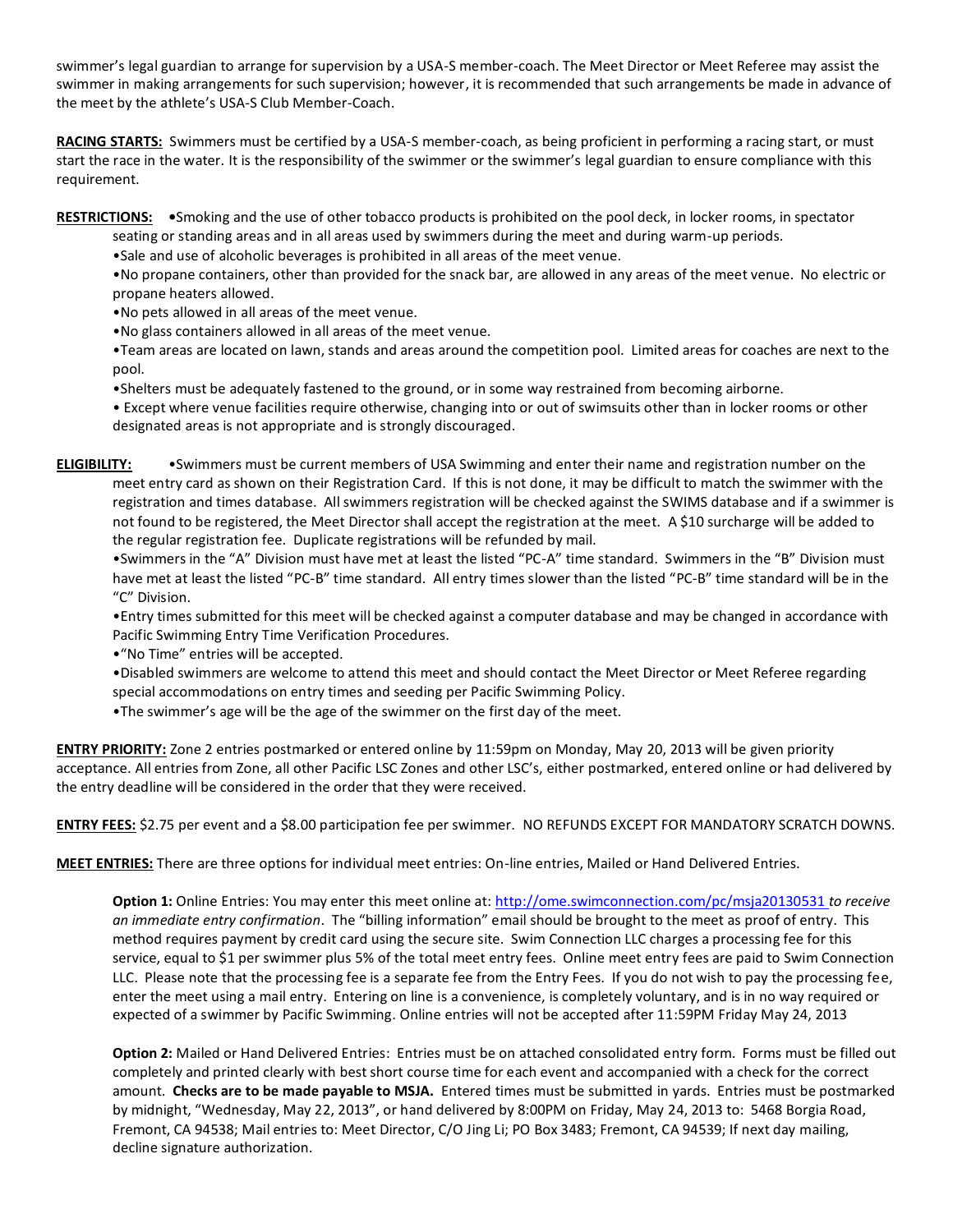**CHECK-IN:** Close of check-in for all events shall be no more than 60 minutes before the estimated time of the start of the first heat of the event. No event shall be closed more than 30 minutes before the scheduled start of the meet.

**SCRATCHES:** Any swimmers not reporting for or competing in an individual timed final event shall not be penalized. Swimmers who must withdraw from an event after it is seeded are requested to inform the referee immediately.

**AWARDS:** Ribbons will be awarded in all events first through eighth place for C/B/A+ division swimmers. Age-Groups 13-18 will be swum together, but awarded separately. Swimmers achieving new PC "A" times will be awarded "A" medals regardless of the place achieved in the event. Awards must be picked up by the end of the meet. They will not be mailed.

**TIMERS:** Participating teams will be responsible for providing timers with adequate rotations for the entire meet. Lane assignments will be made based on the number of entries from each team. Lane assignments will be emailed to each participating team several days prior to the meet.

**ADMISSION:** Admission is free. A three-day meet program will be available for a reasonable cost.

**SNACK BAR:** Breakfast, Lunch and snack items will be available at the snack bar

**HOSPITALITY:** Snacks, beverages and lunch will be served to deck officials, coaches, and timers

**MINIMUM OFFICIALS RULE:** The Meet Referee shall conduct an inventory of Officials and shall compare the number of swimmers entered against the number of Officials that worked representing each team per day of the meet. Those teams who have not provided sufficient Officials in a day of the meet, in accordance with the table below, will be fined \$100 per missing Official per day.

| Number of swimmers entered in meet | Number of trained and carded |
|------------------------------------|------------------------------|
| per team per day                   | officials required           |
| $1 - 10$                           |                              |
| $11 - 25$                          |                              |
| 26-50                              |                              |
| 51-75                              | 3                            |
| 76-100                             | 4                            |
| Every 20 Swimmers over 100         | $^{+1}$                      |

## **EVENT SUMMARY:**

|                 | 8 & Under    | $9 - 10$     | $11 - 12$     | 13-18        |
|-----------------|--------------|--------------|---------------|--------------|
| <b>FRIDAY</b>   |              | 500 FR       | 500 FR        | 500 FR       |
|                 |              | 200 IM       | 400 IM        | 400 IM       |
| <b>SATURDAY</b> | 100 IM       | 200 FR       | <b>200 FR</b> | 200 IM       |
|                 | 50 BK        | <b>50 BK</b> | 50 BK         | 100 BR       |
|                 | 25 BR        | 50 BR        | 50 BR         | <b>50 FR</b> |
|                 | 25 FL        | 100 FL       | 100 FR        | 200 FL       |
| <b>SUNDAY</b>   | 100 FR       | <b>50 FR</b> | 100 FL        | 200 FR       |
|                 | 25 BK        | 100 BK       | 100 BK        | 100 BK       |
|                 | 50 BR        | 100 BR       | 100 IM        | 200 BR       |
|                 | <b>25 FR</b> | 100 FR       | <b>50 FR</b>  | 100 FL       |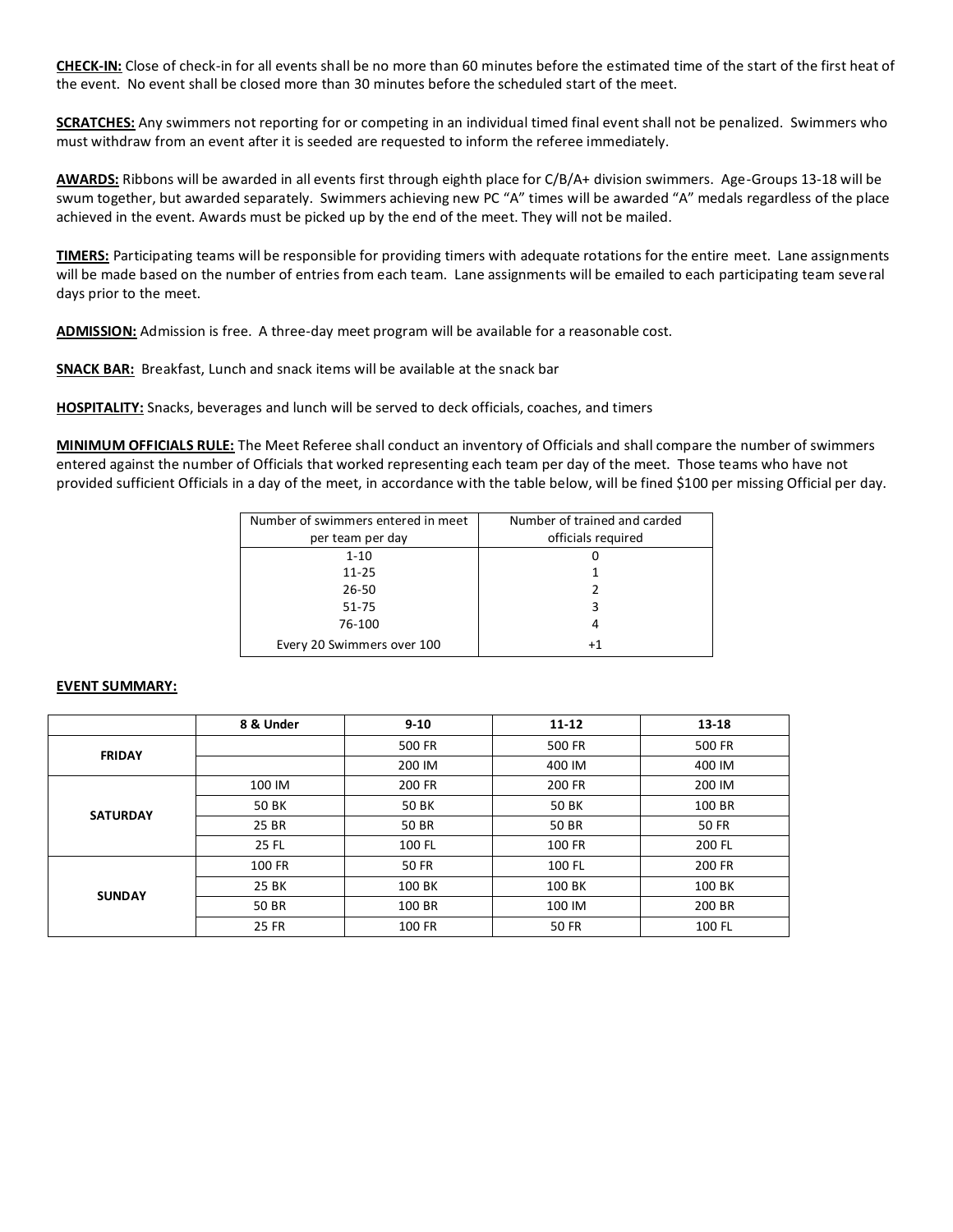| Girls<br>Event# | <b>Fridays Events</b><br>Age-Group, Event | <b>Boys</b><br>Event# |
|-----------------|-------------------------------------------|-----------------------|
| $\mathbf{1}$    | 9-10 500 Free                             | 2                     |
| 3               | 11-12 500 Free                            | 4                     |
| 5               | 13-18 500 Free                            | 6                     |
| 7               | 9-10 200 IM                               | 8                     |
| 9               | 11-12 400 IM                              | 10                    |
| 11              | 13-18 400 IM                              | 12                    |
| Girls           | <b>Saturday Events</b>                    | <b>Boys</b>           |
| Event#          | Age-Group, Event                          | Event#                |
| 13              | 9-10 200 FR                               | 14                    |
| 15              | 8-un 100 IM                               | 16                    |
| 17              | 11-12 200 Free                            | 18                    |
| 19              | 13-18 200 IM                              | 20                    |
| 21              | 9-10 50 Back                              | 22                    |
| 23              | 8-un 50 Back                              | 24                    |
| 25              | 11-12 50 Back                             | 26                    |
| 27              | 13-18 100 Breast                          | 28                    |
| 29              | 9-10 50 Breast                            | 30                    |
| 31              | 8-un 25 Breast                            | 32                    |
| 33              | 11-12 50 Breast                           | 34                    |
| 35              | 13-18 50 Free                             | 36                    |
| 37              | 9-10 100 Fly                              | 38                    |
| 39              | 8-un 25 Fly                               | 40                    |
| 41              | 11-12 100 Free                            | 42                    |
| 43              | 13-18 200 Fly                             | 44                    |
| Girls           | <b>Sunday Events</b>                      | <b>Boys</b>           |
| Event#          | Age-Group, Event                          | Event#                |
| 45              | 13-18 200 Free                            | 46                    |
| 47              | 8-un 100 Free                             | 48                    |
| 49              | 9-10 50 Free                              | 50                    |
| 51              | 11-12 100 Fly                             | 52                    |
| 53              | 13-18 100 Back                            | 54                    |
| 55              | 8-un 25 Back                              | 56                    |
| 57              | 9-10 100 Back                             | 58                    |
| 59              | 11-12 100 Back                            | 60                    |
| 61              | 13-18 200 Breast                          | 62                    |
| 63              | 8-un 50 Breast                            | 64                    |
| 65              | 9-10 100 Breast                           | 66                    |
| 67              | 11-12 100 IM                              | 68                    |
| 69              | 13-18 100 Fly                             | 70                    |
| 71              | 8-un 25 Free                              | 72                    |
| 73              | 9-10 100 Free                             | 74                    |
| 75              | 11-12 50 Free                             | 76                    |